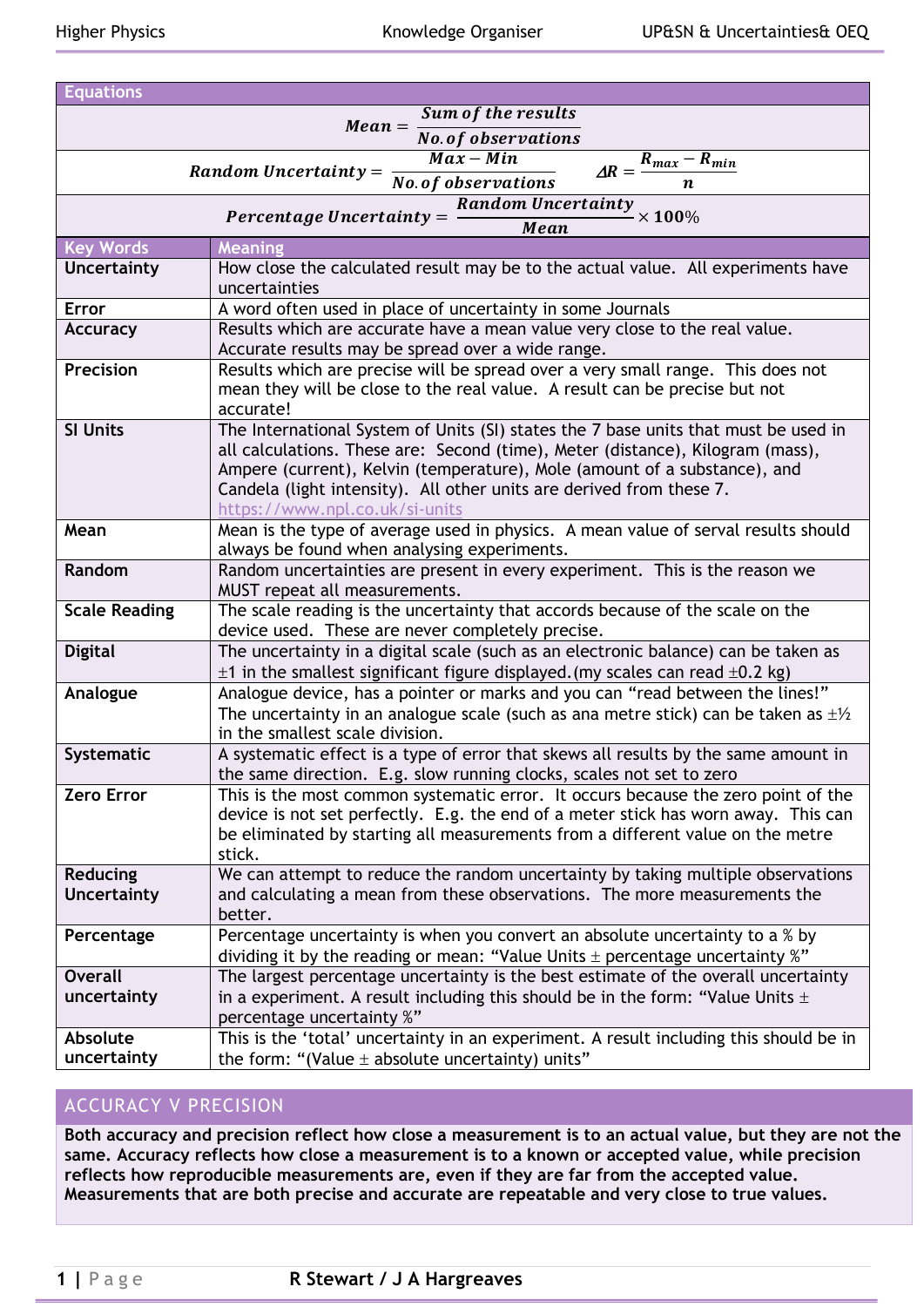## SIGNIFICANT FIGURES – NOT THE SAME AS DECIMAL PLACES AND CAN BE SLIGHTLY DIFFERENT TO MATHS

| <b>SUMMARY</b>                 | •Don't round up too early in a calculation, only the last line!           |
|--------------------------------|---------------------------------------------------------------------------|
| Be realistic about the         | •Your answer should have a consistent number of significant figures as    |
| number of significant          | the least significant data given in the question. E.g if a question gives |
| figures you quote a value      | you data at 3 significant figures then you should give your answer to 3   |
| to.                            | significant figure, however through out the questions                     |
| DO NOT write down all          | <b>.DO NOT</b> round until the final answer.                              |
| the numbers you see on         |                                                                           |
| your calculator.               | • Marks will de deducted in the exam if you use too many significant      |
| DO use the FIX or SCI          | figures.                                                                  |
| button if you feel             | •Good planning and experimentation normally avoids this mismatch of       |
| confident about using<br>them. | values and significant figures.                                           |
|                                | •Try not to choose apparatus where you can obtain too few or an           |
|                                | unnecessarily high number of significant figures.                         |
|                                | • Try to obtain all measurements to the same number of significant        |
|                                | figures.                                                                  |

| Prefix | Symbol | Multiple         | Multiple in full         | Quantity           | Symbol | Unit & Unit Symbol |
|--------|--------|------------------|--------------------------|--------------------|--------|--------------------|
| Tera   |        | $x10^{12}$       | x1 000 000 000 000       | <b>Mass</b>        | m      | kilogram, kg       |
| Giga   | G      | x10 <sup>9</sup> | x1 000 000 000           |                    |        |                    |
| Mega   | M      | x10 <sup>6</sup> | x1 000 000               | Length             |        | metre, m           |
| Kilo   | K      | x10 <sup>3</sup> | x1 000                   | <b>Time</b>        |        | second, s          |
| Centi  |        | $x10^{-2}$       | $\div 100$               | <b>Temperature</b> |        | degrees Celsius,   |
| Milli  | M      | $x10^{-3}$       | ±1000                    |                    |        | Kelvin, K          |
| Micro  | $\mu$  | $x10^{-6}$       | $\div$ 1 000 000         | Current            |        | ampere, A          |
| Nano   | N      | $x10^{-9}$       | $\div$ 1 000 000 000     |                    |        |                    |
| Pico   | P      | $x10^{-12}$      | $\div$ 1 000 000 000 000 |                    |        |                    |
|        |        |                  |                          | .                  |        |                    |

- **Always try to get the most accurate piece of apparatus to do the job.**
- **Analogue scales can be read to the nearest 0.5 of a scale division.**
- **Repeat measurements to reduce the random uncertainty in an experiment. You must repeat measurements in your Assignments**

#### REDUCING UNCERTAINTIES **SCALE READING UNCERTAINTY**

This value indicates how well an instrument scale can be read.

An estimate of reading uncertainty for an **analogue scale** is generally taken as:

 $\pm$  half the least division of the scale.

For a **digital scale** it is taken as

± 1 in the least significant digit displayed.



**The greatest percentage uncertainty in any one measurement is taken as the overall unicertainty in the experiment. When comparing uncertainties, it is important to take the percentage in each. This percentage uncertainty is often a good estimate of the percentage uncertainty in the final numerical result of the experiment.**

**eg if one measurement has an uncertainty of 3% and another has an uncertainty of 5%, then the overall**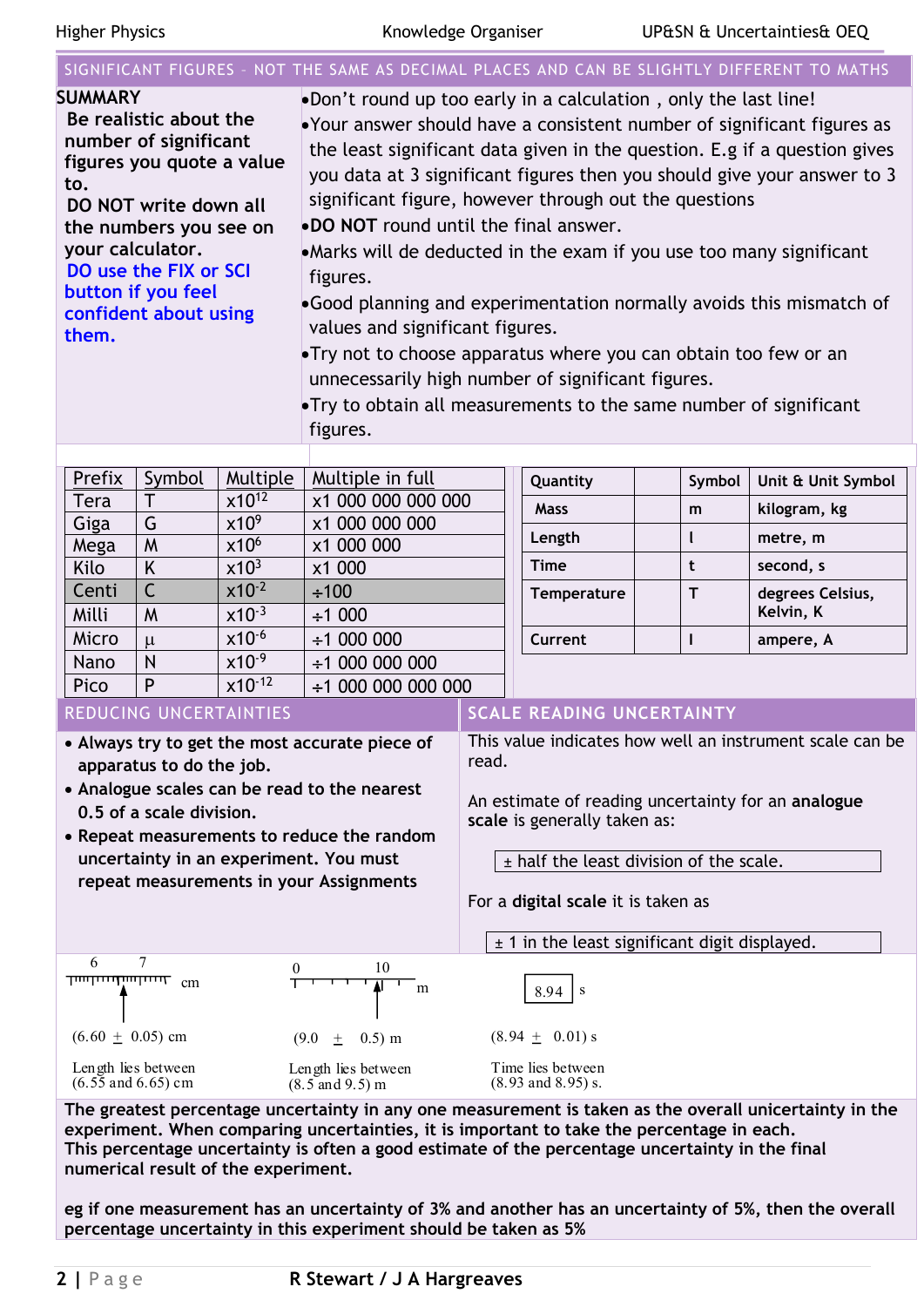# **QUANTIFYING UNCERTAINTIES**



## **Which experiment has the best design?**



B, not offset, average is the true value, little spread of readings (ie giving a small approximate random uncertainty)

C, beginners luck, now evidence that this is the real value as you've no repeats

D, small random uncertainty but a systematic effect. Might show in a graph, where best fit line doesn't pass through the origin.

Example